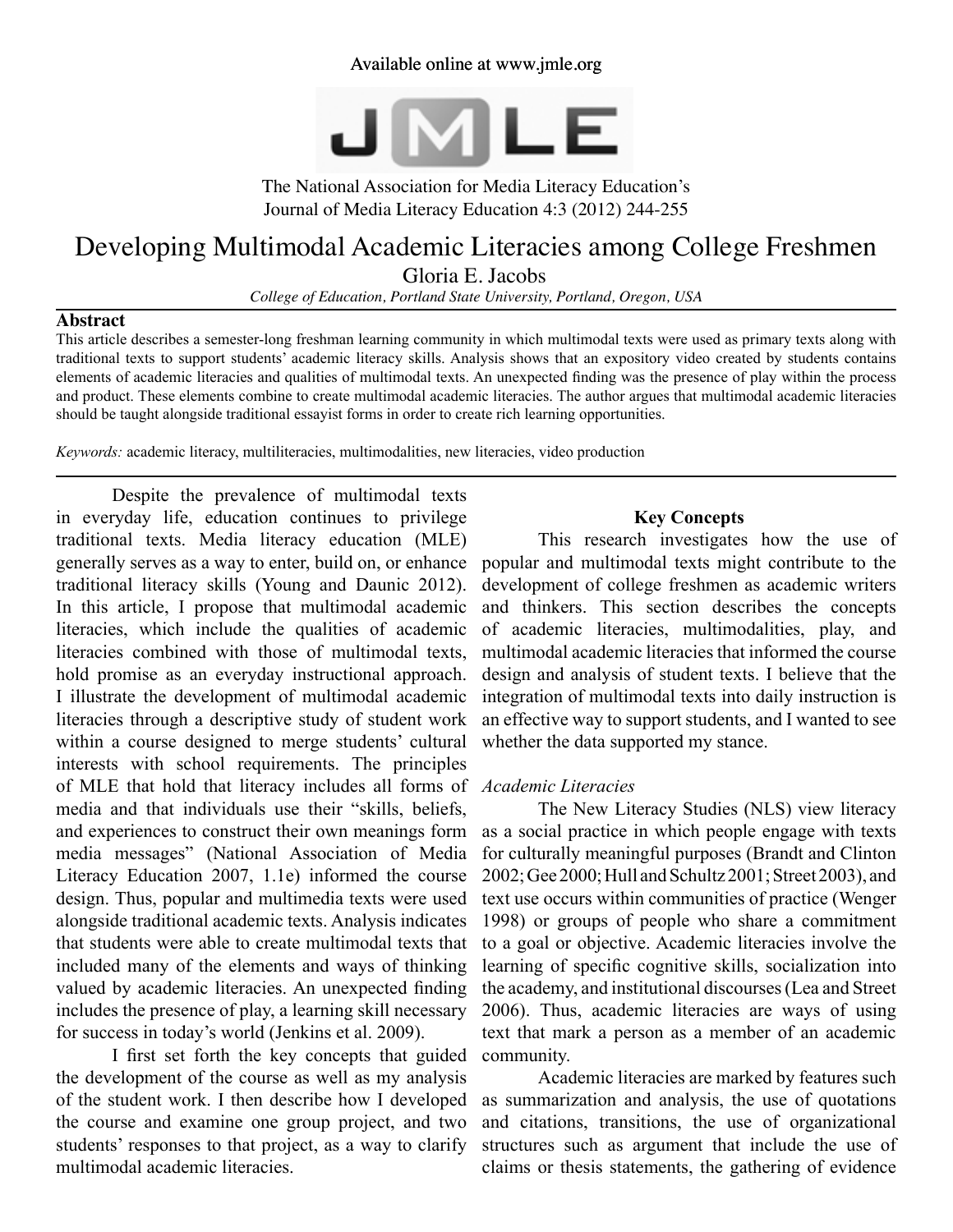to support the claim or thesis, and interpretation of evidence in light of the claims being made (Graff and Birkenstein 2010). As such, development of academic literacy can be assessed in part by the presence of those features. Additionally, student reflective writing can provide insights into learning. First semester college composition courses generally focus on the explicit teaching of academic literacies. In the course described in this article, academic literacies were taught in the freshman composition course and reinforced in the content course.

# *Multimodalities*

Multimodalities refers to using more than one semiotic form simultaneously (Jewitt and Kress 2003; Kress 2003; Kress and Van Leeuwen 2001). Gunther Kress and colleagues point out that multimodal authorship involves mixing modes in ways that the modes inform one another and the reader through juxtaposition and flow. Picture books, newspapers, magazines, and informational books are multimodal (Walsh 2004); however, the emergence of digital texts has led to additional multimodal forms such as video mash-ups, digital stories, podcasts, and video games.

A growing body of research has shown that multimodal texts are rich in literacy practices. For instance, Constance Steinkuehler (2010) argued that video gaming contains a "constellation of literacy practices" (61) and fans "collectively read and write vast cascades of multimodal text as part of their play" (61). Rebecca Black (2005), and Kelly Chandler-Olcott and Donna Mahar (2003) similarly documented the playful literacy practices of individuals involved in online fanfiction communities; and Lalitha Vasudevan, Kathryn Schultz, and Jennifer Bateman (2010) argue that multimodal storytelling brings about a rethinking of what it means to compose.

# *Play*

Henry Jenkins and colleagues (2009) define play as "the capacity to experiment with one's surroundings as a form of problem-solving" (4) and argued that play and a number of other skills are learned through engagement in online participatory culture and are necessary for successful engagement in the new media culture. Albert Rouzie (2000) defined play as an activity "that blurs, traverses, combines, and challenges the work/play, serious/frivolous dichotomies" (142) and suggested that injecting play into composition courses enriched the experience of the students.

Play is pleasurable even if it involves work. In his discussion of video gaming, James Gee (2005) discussed how video games involve deep learning that is pleasurable. The youth in Black's (2005) and Chandler-Olcott's (2003) descriptions of fanfiction communities also experienced pleasure as they wrote and shared their work online. Vasudevan et al. (2010) also included pleasure as part of the composition process. Although play was not an intentional element in the course described here, the data show it played a role in the students' work process and product.

# *Multimodal Academic Literacies*

Arlene Archer (2006) argued that multimodal texts in academic settings allow students to explore what happens when different kinds of cultural knowledges encounter a range of genres, modes, and approaches for presenting information. As such, the use of multimodal texts within academic literacies may open up ways of thinking not ordinarily afforded by traditional texts. In this article, I use the term multimodal academic literacies in an effort to position multimodal texts as instrumental to instruction rather than supplemental. Furthermore, it should be recognized that although academic literacies, as defined by Russell, Lea, Parker, Street, and Donahue (2009), are inherently multimodal, I suggest that by using the name multimodal academic text we are able foreground the multimodal nature of the text.

#### **Context of the Study**

The work described in this article took place within a freshman learning community at a private liberal arts college in western New York State. Learning communities consisted of an English composition course paired with a content area course. The learning community included thirty-three students, the English composition instructor, and me (the content instructor). Of the thirty-three students, thirty agreed to participate in the study.

The content course, "Literacies and Justice," included a group project that required students to investigate and create a multimodal report on one of six nontraditional literacy forms. Allie and Anna (pseudonyms) were members of a group investigating turntablism, the art of using vinyl records to create beats by mixing segments of audio from different sources (Gustavson 2007). I focus on these students and their project as representative of the work done in the course. Other groups investigated flash mobs, slam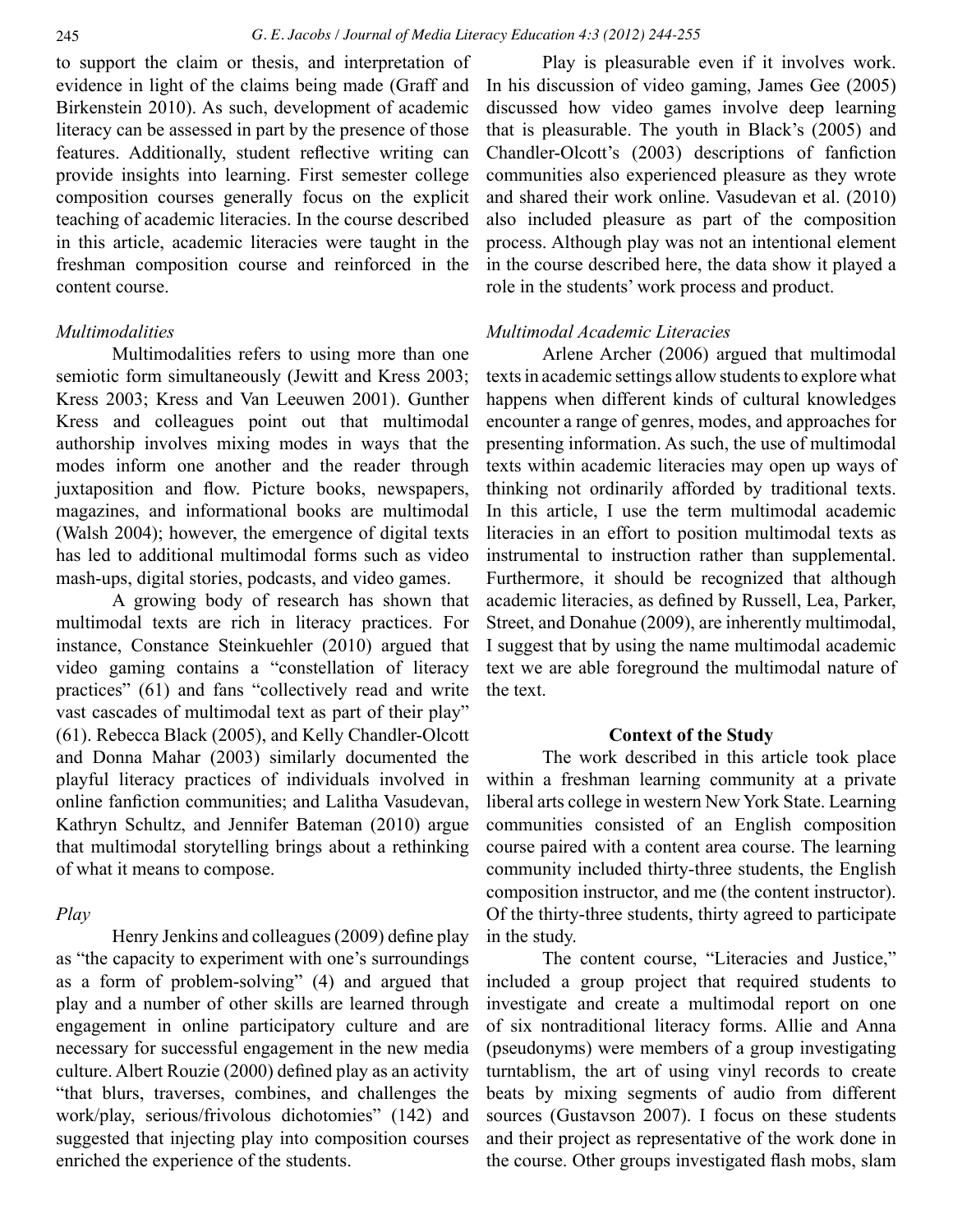gaming.

Anna and Allie's group contained six students. The group divided responsibilities based on the strengths of the individual members. Even thought they had no prior experience with audio or video editing, Anna and Allie took charge of the technical aspects of the project because Anna owned a MacBook laptop and Allie lived *Data Collection* down the hall from her. Anna's laptop had GarageBand, a program for mixing and creating audio, and iMovie, a simple video production program. One of the men of the group voiced the narration for the video. He, along with the remaining three members of the group, also gathered information and images. All of the students wrote article summaries and contributed to the script.

# **Research Methods**

In this section I first describe the overarching design of the learning community and the specifics of the "Literacies and Justice" course. I then describe data collection and analysis.

# *Learning Community and Course Design*

The composition instructor and I initially focused on ensuring that the learning community objectives and key assignments met the requirements set by the college and dovetailed our readings and writing assignments. For instance, in "Literacies and Justice," students read literacy and social theory and learned to write summary and thesis-supported microthemes (Bean, Drenk, and Lee 1982). Later in the semester, the composition instructor helped the students select scholarly articles and write summaries for those articles. The assigned and self-selected articles were used in the "Literacies and Justice" course to create the multimodal presentations, and the information gathered for the multimodal presentation was used in a critical analysis paper for the composition course. When selecting texts for the "Literacies and Justice" course, I included popular and multimedia texts along with traditional scholarly texts and literature.

For the multimodal presentation, the students could use whatever technology they wished. I intentionally did not teach the students how to use various technologies because I wanted to focus on course content rather than technical skills; however, I did model the use of different technologies, texts, modalities, and genres. I also created and showed movies and PowerPoint presentations with embedded sound that ran automatically to teach content. After

poetry, graphic novels, video mash-ups, and video showings, I answered questions about the creative and technological aspects of the work as well as content. I provided in-class workshop time for the students to brainstorm, plan, and create using their personal laptops. During those times, I circulated around the room observing and answering questions.

At the beginning of the semester, the students completed a web-based questionnaire that assessed their experience with literacy and technology. The questionnaire contained forty-nine questions (see appendix 1). The first set of questions provided demographic data as well as general background information of the students' general educational experience. The remaining questions were derived from the research of the Stanford Study of Writing (2008), the Pew Internet and American Life Project (2012), and the Kaiser Family Foundation Report on Youth Media Use (2010) and focused on literacy and technology. The data elicited from the questionnaire guided instructional decisions when designing activities or organizing groups. During the second week of the semester I explained my research to the students and obtained informed consent. Students submitted all assignments electronically, and I maintained a digital archive.

# *Data Analysis*

Initial analysis of the multimodal project occurred when each group presented. We used a rubric, co-constructed by the students and me, to determine the effectiveness of the presentation. Each student in the class rated each presentation. I collected the ratings sheets, tabulated the results, and shared the aggregate responses with each group along with my rating and comments. I used this assessment for grading purposes.

Once final grades were posted, I removed data associated with students who chose not to participate in the study then sorted the material by group and conducted multiple readings of the data with a different focus for each reading. Data analyzed included: microthemes, blogs, writer's memos, essays, assigned texts, the multimodal presentation, the multimodal presentation script, article summaries, and end-of-semester reflection (see appendix 2).

The first read-through of the data included viewing of the video and reading the script to gain general a sense of the work. Other texts written by the students were compared to the multimodal project in order to see how students drew on different materials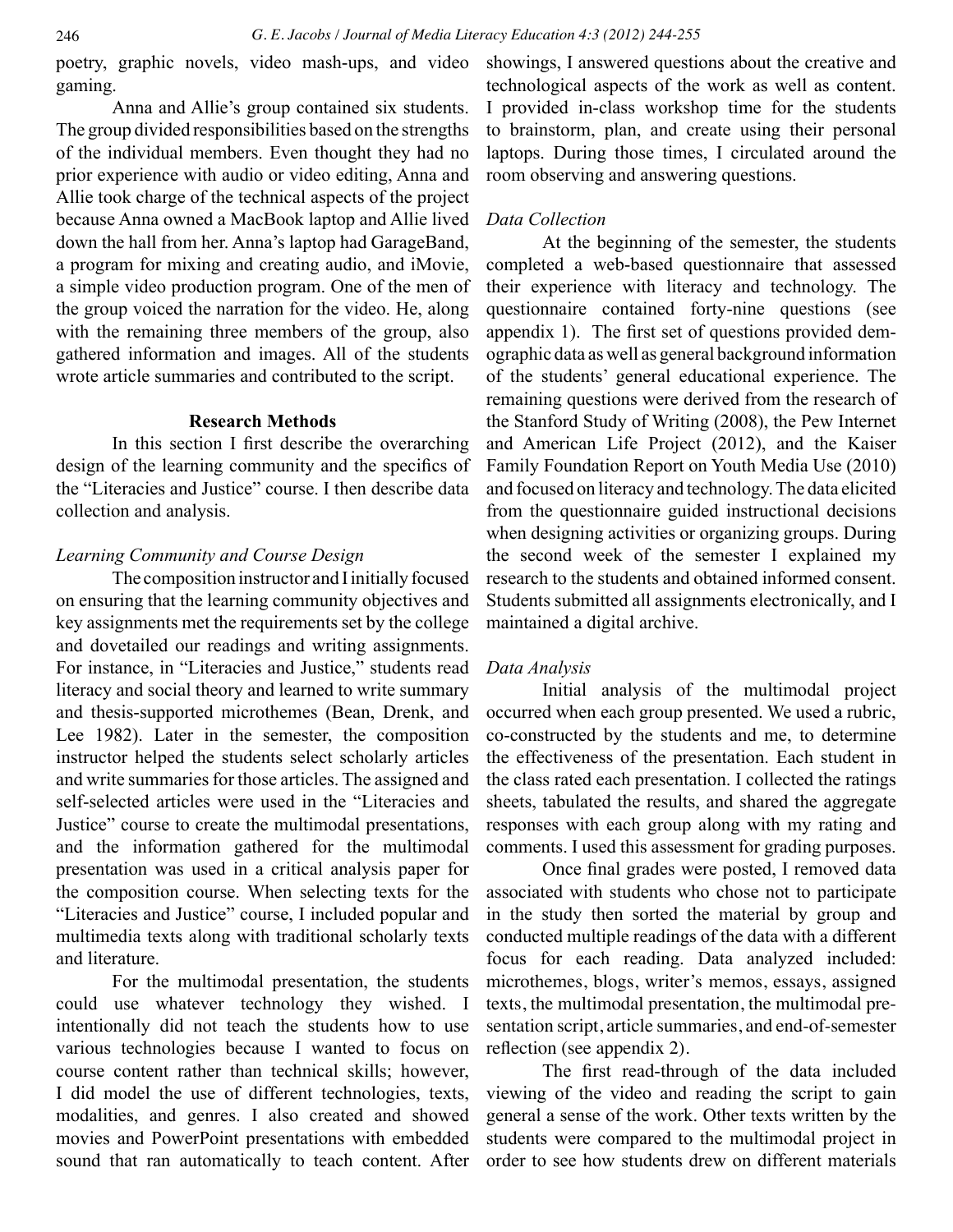to create the multimodal piece. Student reflections were analyzed to discover their perspectives on the process and project.

Analysis involved a priori and open coding followed by categorization. A priori codes were drawn from the literature on academic literacy and multimodalities and were used for identifying aspects of academic literacies and the use of multimodal tools such as juxtaposition. Open coding involves reading data line-by-line in order to identify and label the concepts found within the data (Charmaz 2006). Open coding allows for discovery. Once all data were coded, open codes were categorized to organize concepts into abstract themes. The themes of play and multimodal academic literacies emerged out of the data.

# *Academic Literacies*

I compared the script to the texts the students read and wrote for both courses in order to see where different ideas originated. I coded for content, phrasing, and lexical choices and created open codes. I used those same codes and created new open codes when analyzing the article summaries, writer's memos, and blog entries.

# *Multimodalties*

I open-coded the script as the video played as a way to compare the narrative to the visual. I also used open coding to analyze the end-of-semester reflective memos. The memos provided insight into the decisions students made while creating the multimodal assignment as well as their perspectives on their work.

#### **Findings**

The multimodal project contained elements of academic literacies and integrated multiple modes. Play as an important aspect of student engagement emerged as a second theme. Multimodal academic literacies emerged as the overarching concept that connected the different aspects of the students' work. In this section I describe the findings in more depth.

#### *Academic Literacies*

The data show that the multimodal project contained qualities of academic writing. Specifically, the multimodal project included an introduction, definitions, a statement of the significance of the topic as well as a clear thesis statement or claim, transitions, summaries, clarifications, examples, a critical stance or opinion, rhetorical questions, a conclusion, and citations.

The video began with clip of a turntablist at work. The next shot was of a puppet, "DJ Literacy." DJ Literacy, voiced by one of the male members of the group, introduced himself as the narrator for the video and explained the initial video clip by defining turntablism. Thus, the presentation, like an academic or research paper, started with a "hook" immediately followed by needed background information. Throughout the presentation, DJ Literacy guided the viewer with explanations and quotes from the texts the students used as resources. When using quotes, the students used MLA style in-text citations, and the end of the presentation included a reference list.

The overall organization and structure of the multimodal presentation was academic. The students introduced the topic, stated the significance of the topic, included a claim or thesis, defined key terms, provided examples and clarifications, and ended with a conclusion. The rubric required a claim, definitions, and examples, but the inclusion of quotes, citations, and references was unexpected.

#### *Multimodalities*

The project required multiple modes of representation in order to receive a passing grade. The groups of students chose the modes they wanted to use, and most integrated voice, music, alphabetic text, and images. Anna and Allie's group included voice for narration, video of turntablists at work, video of the puppet, audio of beats downloaded from the Internet, audio of the beat they created, photographs of vinyl records and turntables, and text taken directly from the script as well as quotes from articles.

The different modes and juxtaposition of modes contributed to the overall message of the project. For instance, images of vinyl records and turntables accompanied the narrative explanation of the tools of turntablism. Audio clips clarified the definition of beats. The audio along with the video of a working turntablist reinforced the definition of the form. Additionally, the use of onscreen text along with the narration reinforced what the students felt were important points.

The video closed with a series of quotes accompanied by the beat the students created. Much like a turntablist, the students selected the quotes and placed them in juxtaposition. Thus the students not only experimented with turntablism when they created their beat, they also extended the concept of turntablism to their multimodal project.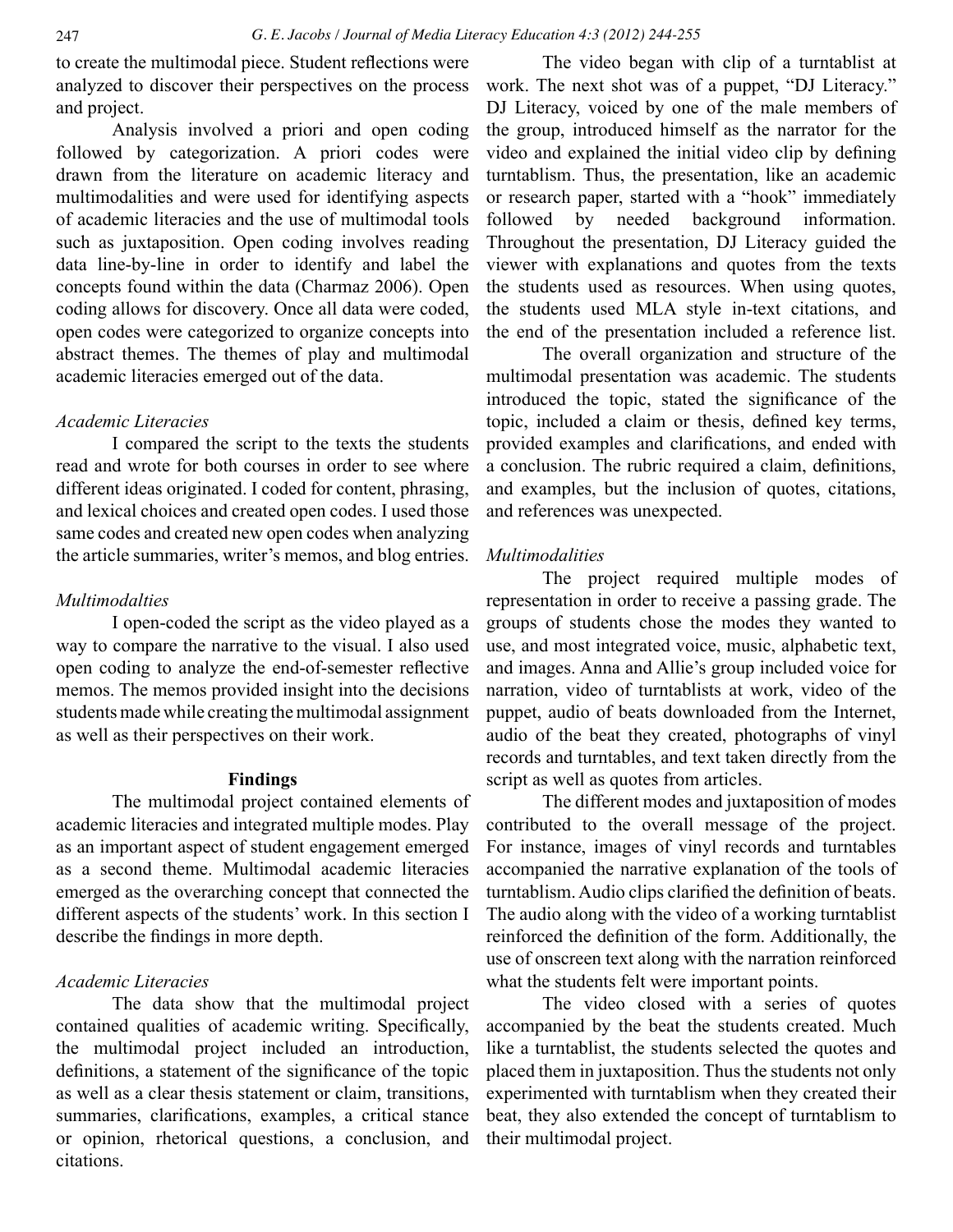*Play*

Play was apparent in the students' decision to use a puppet for the narrator. The idea for "DJ Literacy" developed from a video I had shown the students earlier in the semester. In a writer's memo, Allie wrote,

We loosely based the concept off of the video games video we watched in class with the cartoon narrator. We really enjoyed the video because it mixed an interesting concept of video games as an alternative literacy with the humorous side of a cartoon.

The students adapted the concept to fit the tools and materials they had available: a puppet, GarageBand, and iMovie.

Learning through play also appeared in the students' experiences with technology. Anna described the process of using GarageBand as one of experimentation, mistake-making, and learning. She wrote,

[I]n the early stages we simply experimented with the piecing together of sounds, however, by the end, we developed a level of competency that made the process go a little quicker. When all was said and done we spent close to four hours experimenting to make our three minute sample beat. Exploring the process of turntablism, in it's [sic] digital form, allowed us to better understand the true complexity of beat mixing. I think that working on this component of our project, even more so that [sic] researching, shaped my appreciation for the art of turntablism.

Allie further described their process in her blog. She articulated the frustration and difficulties experienced as well as the accomplishment felt after achieving some facility with the software.

Earlier today, we decided to sit down and try to figure out how to work the program. At first, we were EXTREMELY confused and it took a good 30 minutes to figure out the basics of the tools…I'm sure we still don't know everything GarageBand can do! Even with our limited knowledge, we made a pretty awesome beat mix. We couldn't stop listening to it and although some of the parts are a little rough still, we're very excited about it….I ended up playing around with the beat for almost 2 hours and came out of it with less than 2 minutes of music…I'm actually not even sure if it's a minute long. This made me think about how long it must take DJs to make music on actual turntable.

As a result, Allie and Anna gained technological skill and deepened their understanding and appreciation of their topic.

The opportunity to be playful by using a puppet as narrator also affected the students' writing style. According to Anna,

Developing his [DJ Literacy] voiceover as the script of our presentation ended up making things a lot easier for us. We were able to write the script in a way that was more informal and as if we were directly talking to someone. (Writer's memo)

Although the students never explicitly named play as an aspect of their work, the fact that they reported spending close to six hours to create a short beat speaks to the pleasurable aspects of learning identified by Gee (2005) and the enriched experience described by Rouzie (2000).

# **Multimodal Academic Literacies**

The students' work resulted in a multimodal text that contained elements of a traditional academic paper, multiple modes, and included play. I suggest the intersection of these elements contributed to the development of multimodal academic literacies. In this section I discuss the academic literacy skills and ways of thinking afforded by multimodal academic literacies as evidenced in the students' work.

An academic literacies approach to writing instruction includes the understanding that learning to write academically involves being socialized into the ways of thinking and acting valued within higher education as well as mastering the cognitive skills required of the institution (Lea and Street 2006). I argue that the multimodal academic text created by the students indicate that the students moved toward the ways of thinking valued by the academy. Furthermore, they showed evidence of mastering the cognitive skills that are directly assessed in freshman courses. Specifically, the multimodal academic text shows that the students developed their critical reading and viewing skills, their ability to synthesize information, and their content knowledge.

Synthesis involved the reading of academic texts, making connections between those texts and popular texts, summarizing those texts, determining whether texts were trustworthy or useful and then using that information to develop an original argument. These steps were, in fact, no different than the steps they would have completed if they were writing a traditional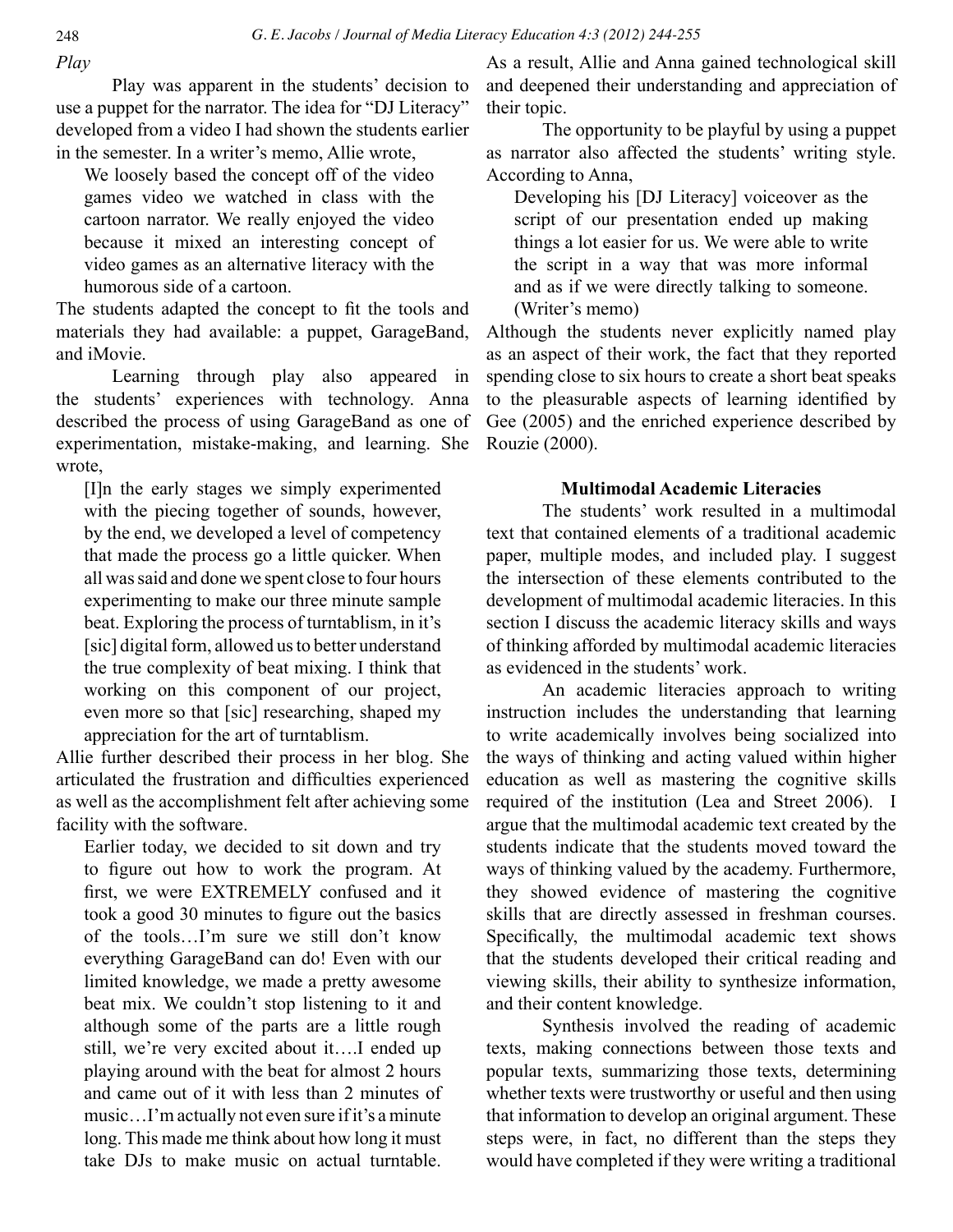research or expository paper.

The multimodal text also demonstrates an understanding of the content by presenting the information in a popular form. Developing academic writers often write empty sentences when they do not understand content (Lanham 2006) or intentionally or unintentionally plagiarize when struggling to take ideas from resources and integrate those ideas into a paper (Rose 1989; Shaughnessy 1977). The creation of a multimodal document that used an informal voice provided a means for the students to avoid these pitfalls. The informal voice, which was inspired by the puppet, in essence forced the students to recast the academic language they found in their source documents into their own words.

As well as avoiding plagiarism and empty sentences, this recasting brought about clarity of concept. As Anna noted, "I think that working on this component of our project, even more so that [sic] researching, shaped my appreciation for the art of turntablism." Anna's comment suggests that for some content, multimodal academic literacies may be a powerful tool for learning that traditional academic literacy. As such, multimodal academic literacies hold promise as part of the regular set of tools instructors use when engaging students, but as in all instructional decisions, the tool selected should match the desired learning.

Additionally, the evidence indicates that the conventions typical of a traditional expository essay were part of the multimodal academic text. The data do not provide insight into where these conventions were learned. The students may have brought them from their high school experience, or they may have learned them in their freshman composition class or another class. It is clear, however, that operating in a multimodal environment does not preclude academic form. If an instructional goal is to guide students toward understanding the structure of an academic argument or expository text, a multimodal academic text may be an appropriate choice. In sum, multimodal academic literacies offer instructors another approach for teaching students how to engage in ideas.

# **Conclusion**

The research began as an exploration of how popular and multimodal texts as an integral part of instruction can support student learning. Two companion courses, "Literacies and Justice" and English composition, provided students with support in

developing multimodal literacies alongside traditional academic literacies. Analysis indicates the emergence of multimodal academic literacies that include elements of academic literacies and multimodal texts. A second finding was that play served as an important aspect of learning.

Multimodal academic literacies included the conventions of traditional academic literacies such as introductions, transitions, definitions, examples and clarifications, citations, and references. Students also engaged in the higher order thinking skills of summarization, analysis, synthesis, and evaluation in order to read and understand the textual resources and create the multimodal text. As such, the cognitive work involved in creating the multimodal text paralleled a traditional expository or research paper.

The primary difference between the multimodal text and a traditional text was in how the use of multiple modes enriched the content the students were working to share. Specifically, the use of audio combined with images and video allowed the students to demonstrate their topic rather than simply describe it. Furthermore, video permitted the playful use of a puppet as narrator, which lead to the adoption of a more informal voice. Student reflections also indicated that content learning occurred as a result of the students playing with the technology. Specifically, being able to experiment with GarageBand gave them a deeper appreciation of the art of turntablism.

Finally, the data indicate that engagement in multimodal academic literacies when taught alongside traditional composition helped students gain a better understanding of how academic arguments are constructed. For instance, Allie wrote, "I can see how writing a paper and beat mixing are related. They both take bits and pieces of something bigger and combine them to serve a purpose. It's a very interesting concept" (Writer's Memo). For Allie, the act of writing for academic purposes became more concrete.

As the world grows increasingly multimodal, instruction needs to move beyond traditional texts and include opportunities for engagement in multimodal academic literacies wherein students not only "read" multimodal texts, but also create multimodal texts. Doing so may be an important part of guiding their development as academic thinkers and writers, as well as preparing them for engagement in a media rich society.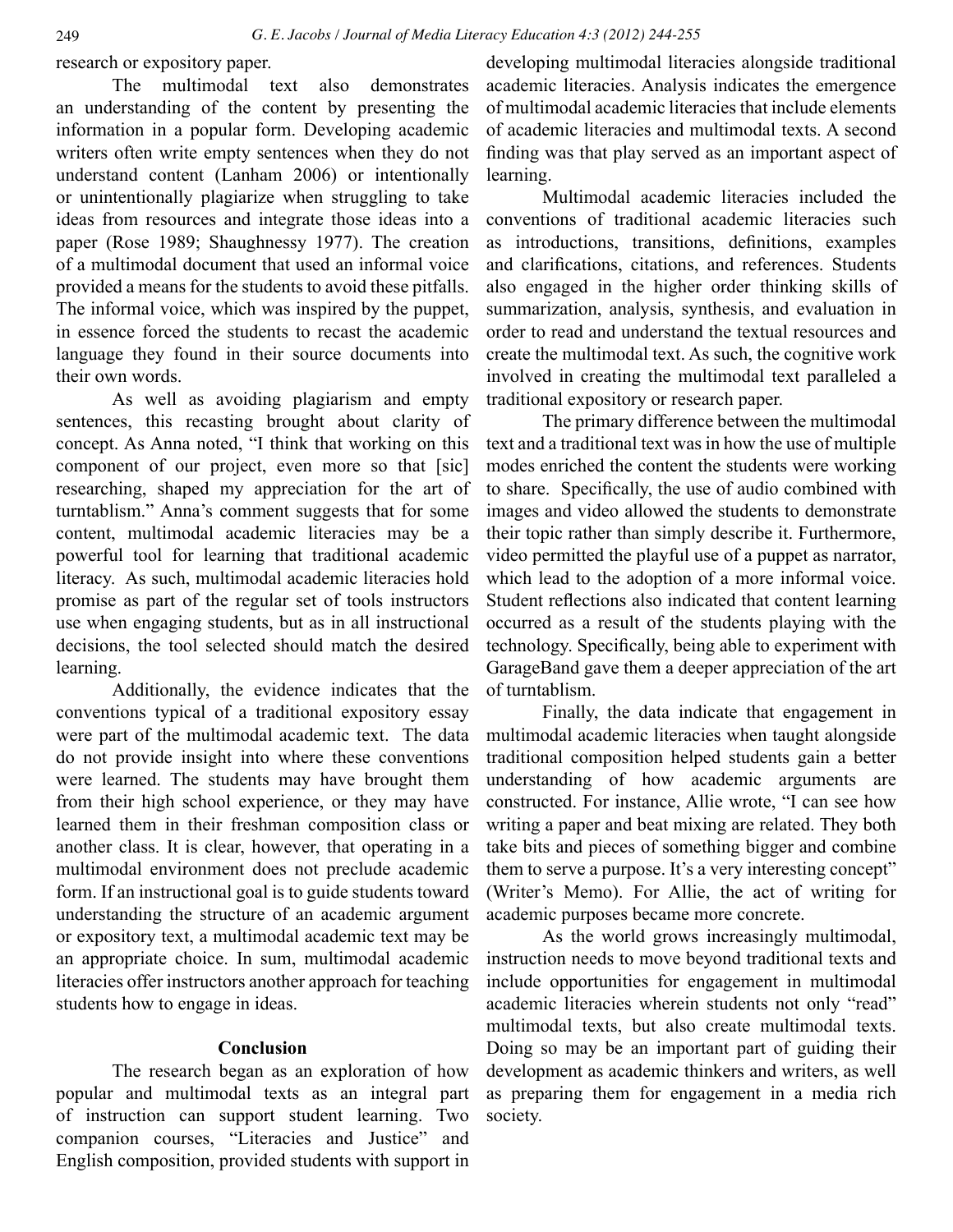**Appendix 1:** Literacy and Technology Questionnaire

| 1. What is your gender? |        |             |
|-------------------------|--------|-------------|
| Male                    | Female | Transgender |

2. How old are you? 17 18 19 20 21 Over 21

3. What ethnic/racial group do you identify as? Select as many as appropriate.

| White/Caucasion  | Latino/ $a$        |
|------------------|--------------------|
| African American | Native American    |
| Asian American   | Multiple Ethnicity |
| International    | <b>Oher</b>        |

4. What languages do you speak with some level of fluency (other than English)? First language Language spoken with family members Other languages

5. What is your parents' or guardians' highest level of education? Mark those as appropriate.

|            | Did not  | <b>GED</b> | High   | Post          | Associate's | Bachelor's | Master's | Doctoral |
|------------|----------|------------|--------|---------------|-------------|------------|----------|----------|
|            | graduate |            | School | Secondary     | Degree      | Degree     | Degree   | Degree   |
|            | from HS  |            |        | Technical     |             |            |          |          |
|            |          |            |        | Certification |             |            |          |          |
| Parent 1   |          |            |        |               |             |            |          |          |
| Parent 2   |          |            |        |               |             |            |          |          |
| Guardian 1 |          |            |        |               |             |            |          |          |
| Guardian 2 |          |            |        |               |             |            |          |          |

6. What is your home state?

NY Other (please indicate)

7. How would you describe the school you graduated from? Urban Suburban Rural Private Homeschooled Other

8. How would you describe the school you attended most of your youth? (If different from the one you graduated from.)

Urban Suburban Rural Private Homeschooled Other

9. What was your high school grade average? (If you attended a school that used grades.)  $\langle 70 \rangle$  71-80 81-90 91-95  $>90$  Ungraded

| 10. What were your SAT scores? |           |           |
|--------------------------------|-----------|-----------|
| Math                           | Above 520 | Below 520 |
| Writing                        | Above 510 | Below 510 |
| <b>Critical Reading</b>        | Above 508 | Below 508 |
| Did not take the SAT           |           |           |

11. Did you take any AP, college credit or International Baccaleureate courses when you were in high school? If so, please list the course(s) you took.

Yes No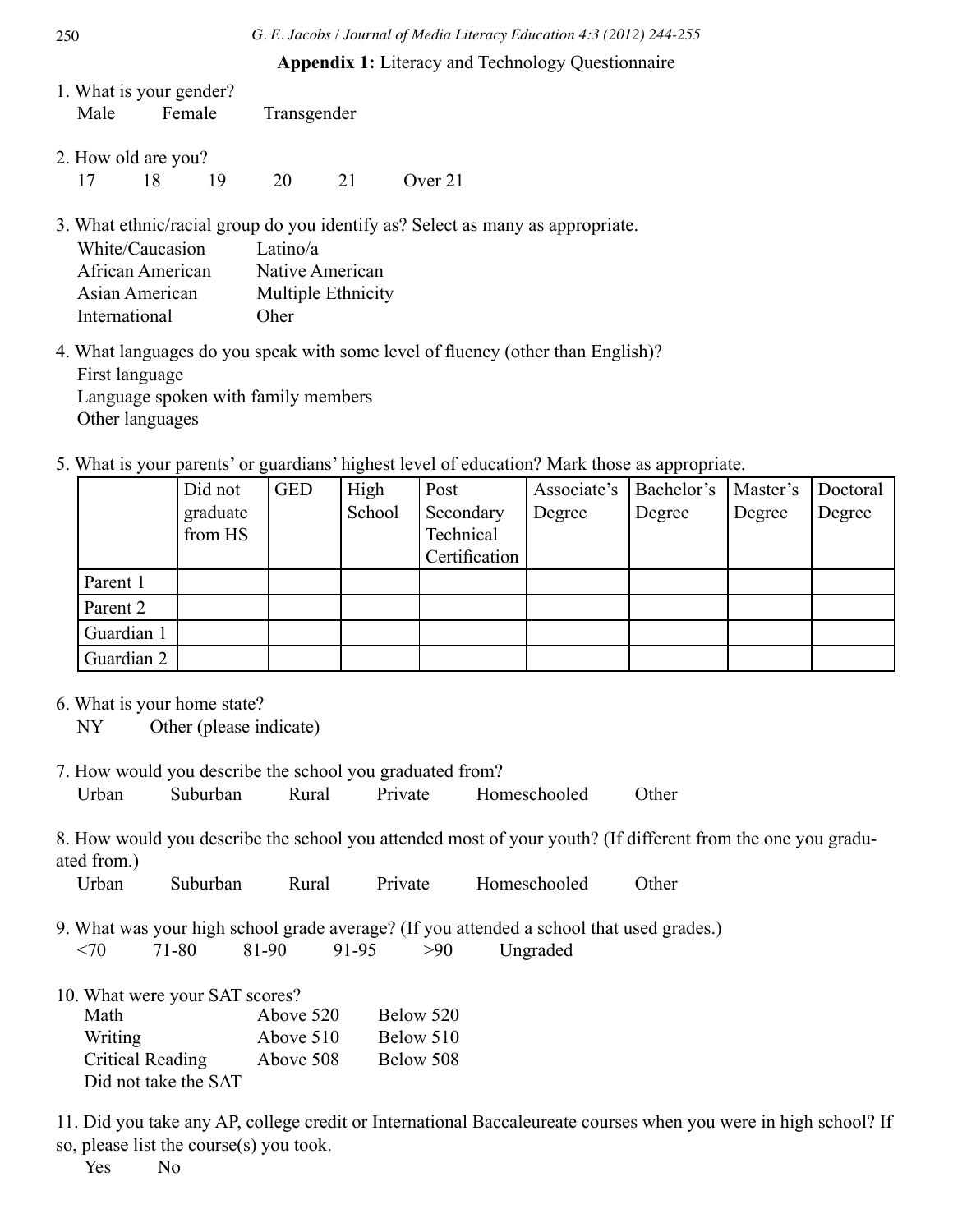#### **Appendix 1**

| (continued)<br>12. What is/are your intended major(s)? Select as many as appropriate. |                       |
|---------------------------------------------------------------------------------------|-----------------------|
| Humanities (for example, English, Education (elementary)                              |                       |
| History, Communications)                                                              |                       |
| Social Science (Sociology,                                                            | Education (secondary) |
| Psychology, Anthropology)                                                             |                       |
| Math/Science/Computer Science                                                         | Interdisciplinary     |
| <b>Business</b>                                                                       | Pharmacy              |
| <b>Nursing</b>                                                                        | Don't know yet        |
|                                                                                       |                       |

- 13. How confident are you as a writer? Not confident Somewhat confident Confident Mostly confident Highly confident
- 14. What are your strengths as a writer? (open response)
- 15. Where do you think you need to improve as a writer? (open response)
- 16. What kind of writing do you do on your own? (open response)

17. What other kinds of texts (for example podcasts, making beats, videos, fanfiction, mashups, anime, mixes and remixes, etc.) do you create? (open response)

- 18. Use of Technology (please choose any or all that apply).
	- \_\_\_\_ I own a computer
	- \_\_\_\_ My family owns a computer
	- I had access to computers in high school
	- I am taking (or have taken) one or more classes in a computer classroom
	- \_\_\_\_ I use the Internet regularly
	- I know how to create a web page
	- I use a word processor to complete most of my written assignments
	- I use assistive technologies for my writing/reading
- 19. Do you text?
	- Yes No
- 20. How many texts do you send each day? 1-5 6-10 7-15 16-30 30-50 More than 50 (estimate the number)
	-

- 21. Do you use email? Yes No
- 22. How many emails do you send each day? 1-5 6-10 7-15 16-30 30-50 More than 50 (estimate the number)

- 23. Do you use instant messaging? Yes No
- 24. How much time do you spend on instant messaging each day? Less than 1 hour/day 2-3 hours/day More than 3 hours/day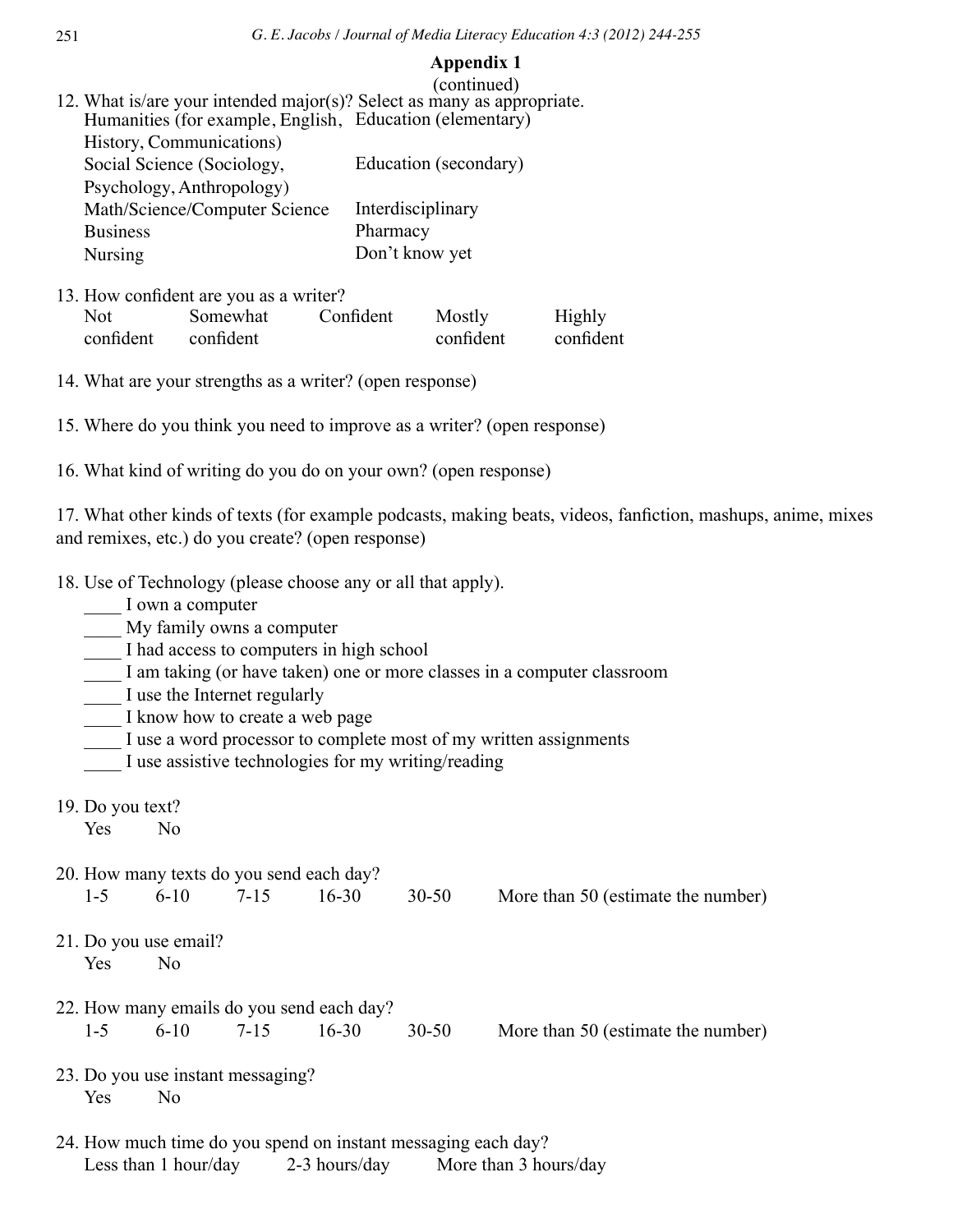| <b>Appendix 1</b><br>(continued)                                                                                                                                    |
|---------------------------------------------------------------------------------------------------------------------------------------------------------------------|
| 25. Do you have a Facebook, MySpace, or other social networking page?<br>Yes<br>N <sub>0</sub>                                                                      |
| 26. How often do you check your social networking page?<br>1-3 times/day<br>3-5 times/day<br>5-10 times/day<br>More than 10 times/day                               |
| 27. Do you own a cell phone?<br>Yes<br>N <sub>0</sub>                                                                                                               |
| 28. What kind of cell phone do you own?<br>iPhone<br>Blackberry<br>Droid<br>Conventional Cell Phone<br>Other (explain)                                              |
| 29. What services do you have on your cell phone. List as many as you can think of. (open response)                                                                 |
| 30. What types of things do you use your cell phone for? List as many as you can think of. (open response)                                                          |
| 31. How much time do you spend listening to music each day?<br>Less than 1 hour/day<br>1-2 hours/day<br>3-5 hours/day<br>More than 5 hours/day                      |
| 32. What device do you use to listen to music? Check all that are appropriate.<br>iPod<br>MP3 player<br>CD player<br>Radio<br>Smartphone<br>Other (explain)         |
| 33. Do you own a television?<br>Yes<br>N <sub>0</sub>                                                                                                               |
| 34. How many hours of television do you watch?<br>2-3 hours/day<br>Less than 1 hour/day<br>More than 3 hours/day                                                    |
| 35. If you own a computer, what kind of computer is it?<br>Apple Laptop (MacBook)<br>Apple Desktop<br>PC laptop<br>PC desktop<br>Netbook<br>iPad<br>Other (explain) |
| 36. What kinds of things do you do on your computer? List as many things as you can think of. (open response)                                                       |
| 37. Do you own a game system?<br>Yes<br>N <sub>0</sub>                                                                                                              |
| 38. What game system do you own?<br><b>PSP</b><br>Other (Explain)<br>Xbox<br>DS                                                                                     |
| 39. How many hours a day do you spend gaming?<br>Less than 1 hour/day<br>2-3 hours/day<br>More than 3 hours/day                                                     |
| 40. Do you own a video camera or flip camera?<br>Yes<br>N <sub>0</sub>                                                                                              |
| 41. Do you know how to edit video?<br>Yes<br>N <sub>0</sub>                                                                                                         |

252 *G. E. Jacobs / Journal of Media Literacy Education 4:3 (2012) 244-255*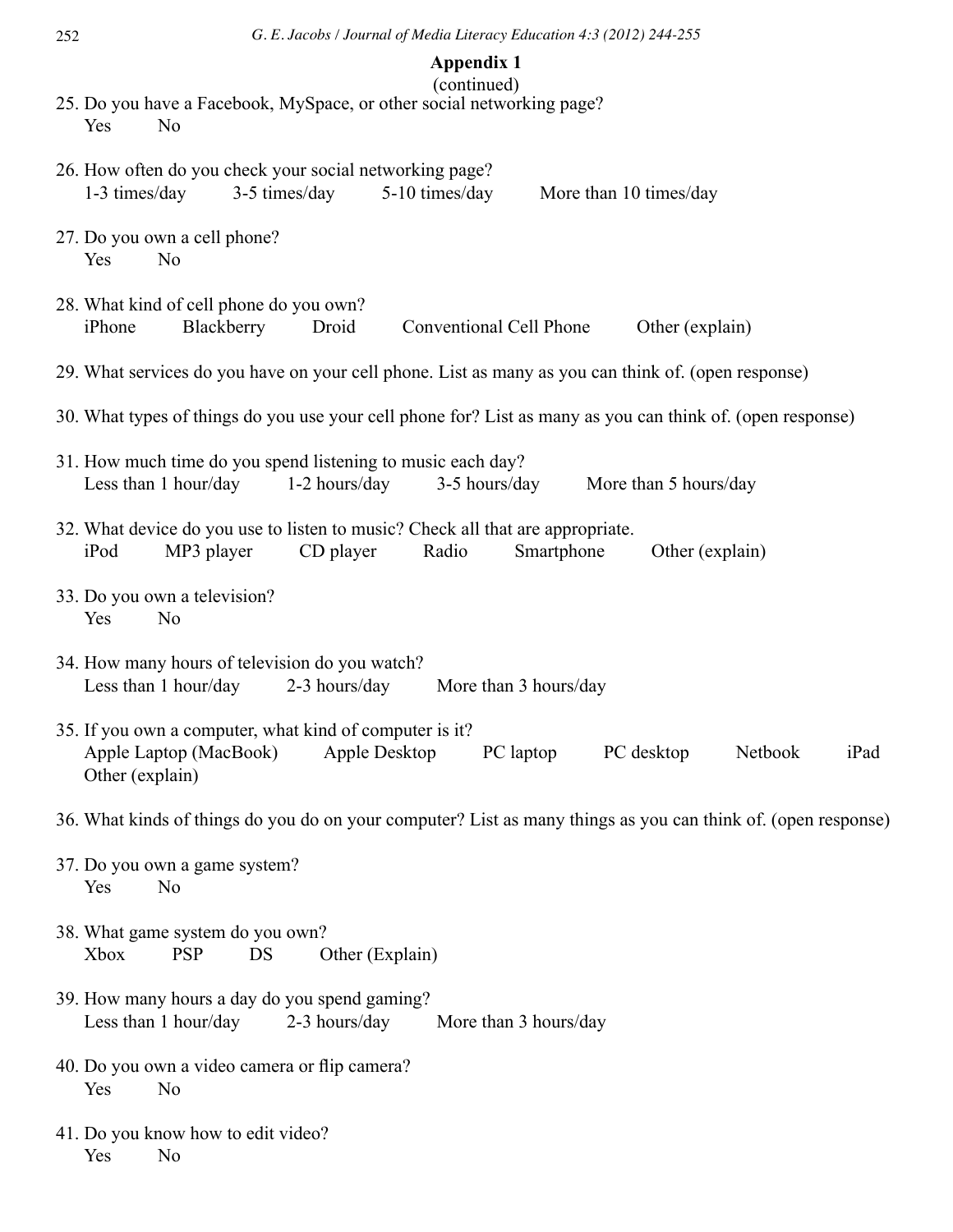# **Appendix 1**

# (continued) 42. Have you ever uploaded a video to Youtube or other video sharing site? Yes No

- 43. Do you own a digital camera? Yes No
- 44. How you ever uploaded photos to Flickr or other photosharing sites? Yes No
- 45. Do you know how to digitally record or mix audio (including music)? Yes No
- 46. Have you ever uploaded music mixes you created to an Internet site? Yes No
- 47. Do you have a blog that you maintain? Yes No
- 48. Have you ever created or contributed to a wiki? Yes No

49. What other digital tools or ways of communicating and writing do you do that this questionnaire left out? (open response)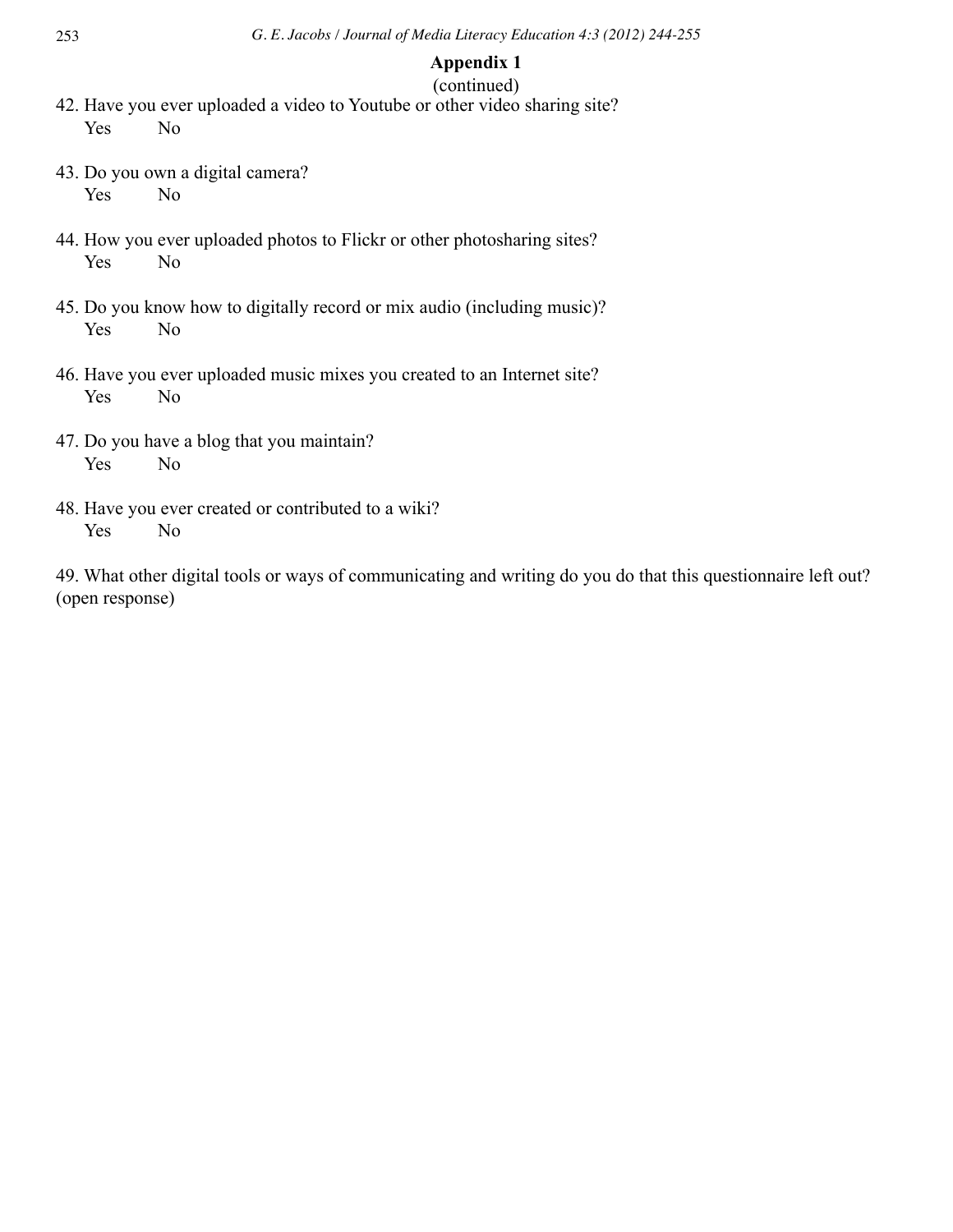# **Appendix 2:** Data Corpus

| <b>Type of document</b>                | <b>Specific document</b>                                                                        |
|----------------------------------------|-------------------------------------------------------------------------------------------------|
| course planning material               | documents describing the college requirements for the course                                    |
|                                        | lesson plans                                                                                    |
|                                        | emails between learning community instructors                                                   |
| course materials                       | assignments sheets and rubrics                                                                  |
|                                        | assigned texts (traditional and multimodal)                                                     |
|                                        | handouts/worksheets                                                                             |
| beginning of semester survey           | end of semester reflections                                                                     |
| student writing                        | double entry notes taken for composition course                                                 |
|                                        | summaries of scholarly articles and popular articles on turntablism<br>written for both courses |
|                                        | summaries of texts assigned in Literacies and Justice course                                    |
|                                        | a thesis supported microtheme written for Literacies and Justice course                         |
|                                        | creative responses to the novel Call Me Maria (Cofer, 2006)                                     |
|                                        | student blogs written for the Literacies and Justice course                                     |
|                                        | the group critical analysis paper                                                               |
|                                        | the group multimodal text                                                                       |
|                                        | literary analysis papers written for the composition course                                     |
|                                        | writer's memos written for the composition course                                               |
|                                        | "Literacy and Me" narratives written for the composition course                                 |
|                                        | reflections written for Learning Community portfolio                                            |
| instructor/student, student/instructor | emails                                                                                          |
| communications                         | text messages                                                                                   |
| field notes                            |                                                                                                 |